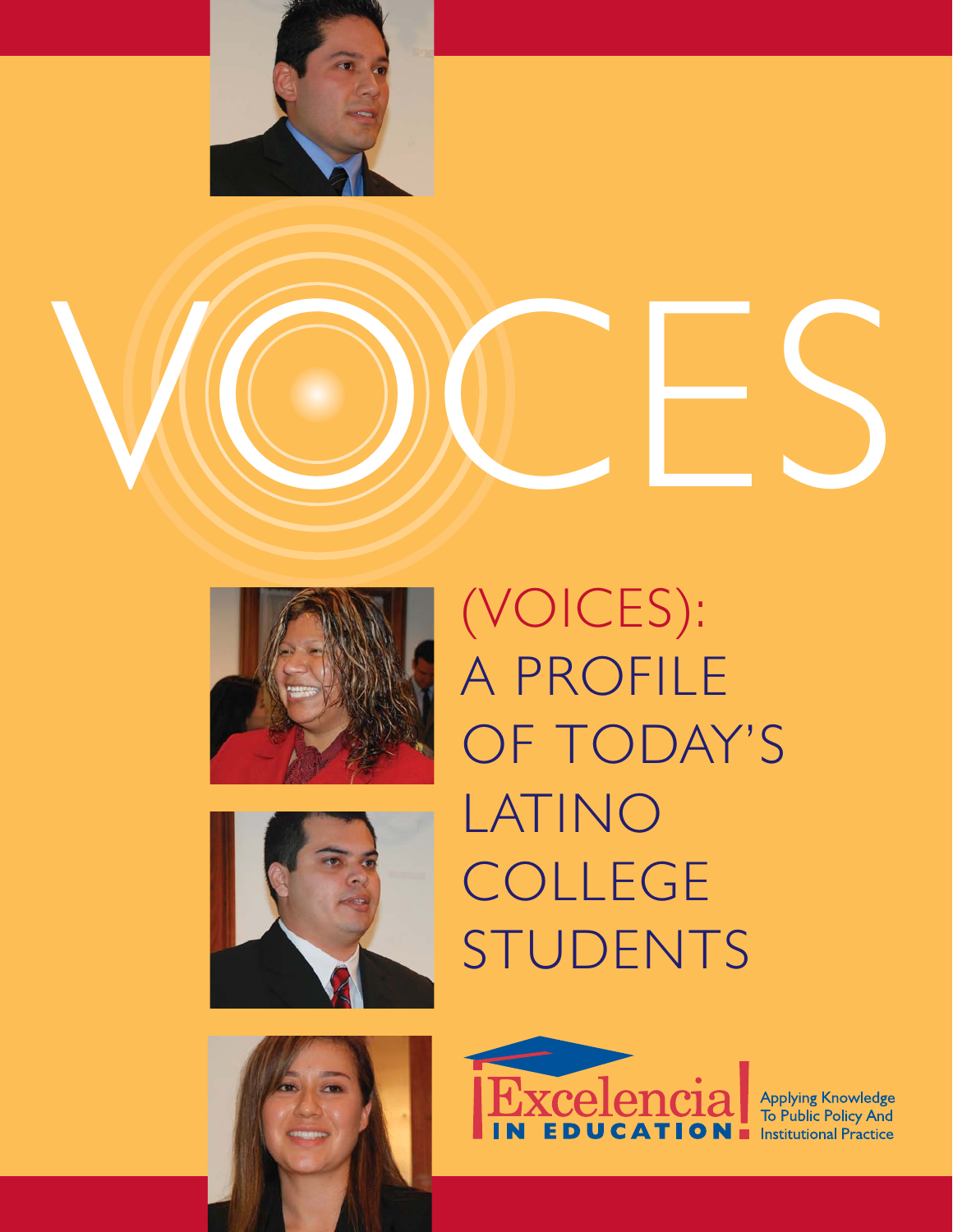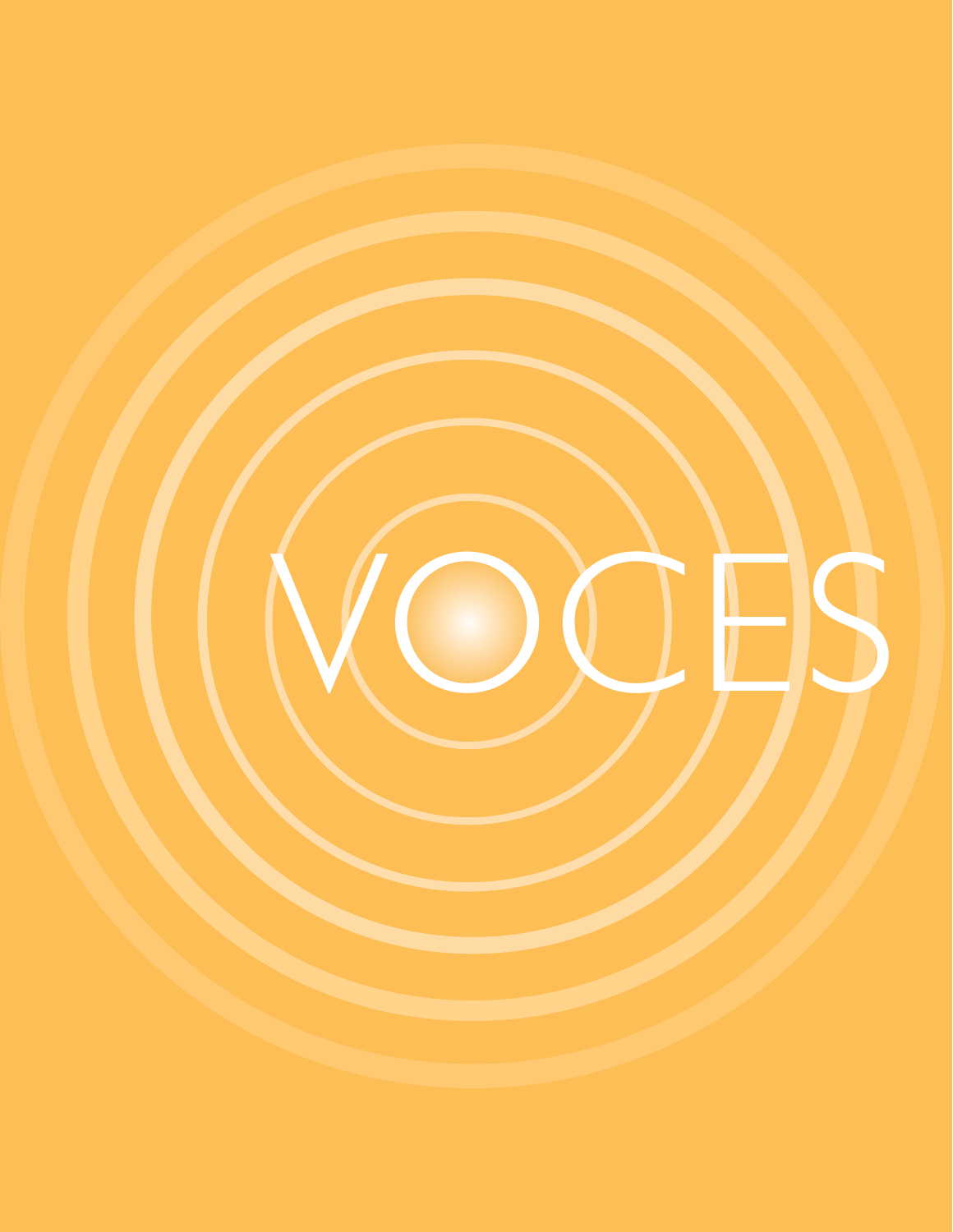# TABLE OF CONTENTS

Copyright © 2007 by *Excelencia* in Education. All rights reserved.

This brief was written by Deborah A. Santiago, Vice President for Policy and Research, *Excelencia* in Education

For more information on this publication contact:

*Excelencia* **in Education,** Publications 1752 N Street NW, 6th Floor Washington, DC 20036 202-778-8323 Contact: publications@EdExcelencia.org

A PDF version is also available on the web at www.EdExcelencia.org/research/pubs.asp



*Excelencia* in Education aims to accelerate higher education success for Latino students by providing data-driven analysis of the educational status of Latino students, and by promoting education policies and institutional practices that support their academic achievement. A  $501(c)(3)$  organization, *Excelencia* is building a network of results-oriented educators and policymakers, adding value to their individual efforts with the means and momentum to address the U.S. economy's need for a highly educated workforce.

**OCTOBER 2007**

| LATINO STUDENT PROFILE: WHAT THE NUMBERS TELL US |
|--------------------------------------------------|
|                                                  |
|                                                  |
|                                                  |
| LATINO STUDENT PROFILE: WHAT STUDENTS TELL US 5  |
|                                                  |
|                                                  |
|                                                  |
|                                                  |
|                                                  |
|                                                  |
|                                                  |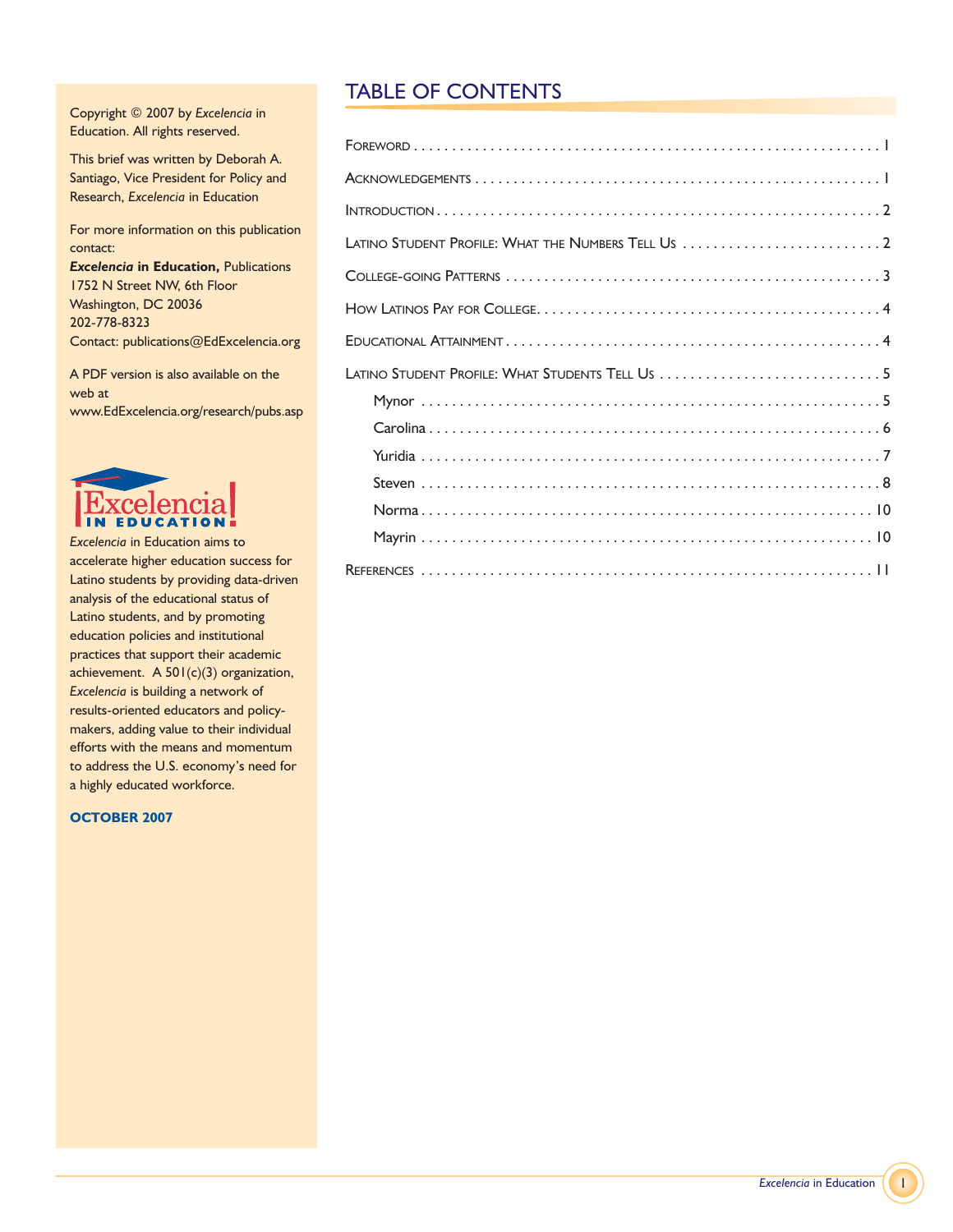## FOREWORD

he United States is experiencing a profound demographic shift from the baby boomer generation to today's young people of high school and college age. Increasing numbers of these young people are Latino. *Excelencia* in Education aims to accelerate Latino student success in higher education and ensure the high caliber of tomorrow's workforce. This publication presents the challenges and complexities of college and university affordability from the perspective of Latino students.

With support from Lumina Foundation for Education, *Excelencia* in Education has spent a year engaging thought leaders, Latino students, as well as outreach and service providers in deliberative discussions about the impact of cost and affordability on Latino students' pursuit of higher education. After gathering the most current data about financial aid, college participation and college completion, *Excelencia* convened selected educational stakeholders to examine these data and share their perspectives about higher education's

capacity and commitment to support this generation of Latino college goers.

In June 2007, selected Latino students were invited to Washington, DC to participate in a focus group on higher education capacity and affordability. The following day, they participated in a town hall style meeting on Capitol Hill. These events, combined with trend analysis about Latino college-going students serve as the basis for *Voces: Hearing from Latino Students about College.* 

We produced this publication to help higher education decision makers listen to the voice of Latino students. Hearing Latino students, *Excelencia* will continue to work with campuses, service providers and educational policy leaders to better engage Latino students and their families.

Sarita E. Brown President *Excelencia* in Education

## ACKNOWLEDGMENTS

This profile of Latino students was developed with the generous support of the Lumina Foundation for Education. The focus group and town hall meeting were organized in cooperation with the Hispanic Heritage Foundation and the Hispanic College Fund. We are grateful to the students who participated in the focus groups and town hall meeting. The author is solely responsible for any errors in content.

## ABOUT THE AUTHOR

Deborah A. Santiago is the vice president for policy and research at *Excelencia* in Education and brings her extensive experience in education policy and research to the challenge of accelerating Latino student success. Some of her recent publica-

tions include: *How Latino Students Pay for College: Patterns of Financial Aid in 2003-04* and *California Policy Options to Accelerate Latino Success in Higher Education*.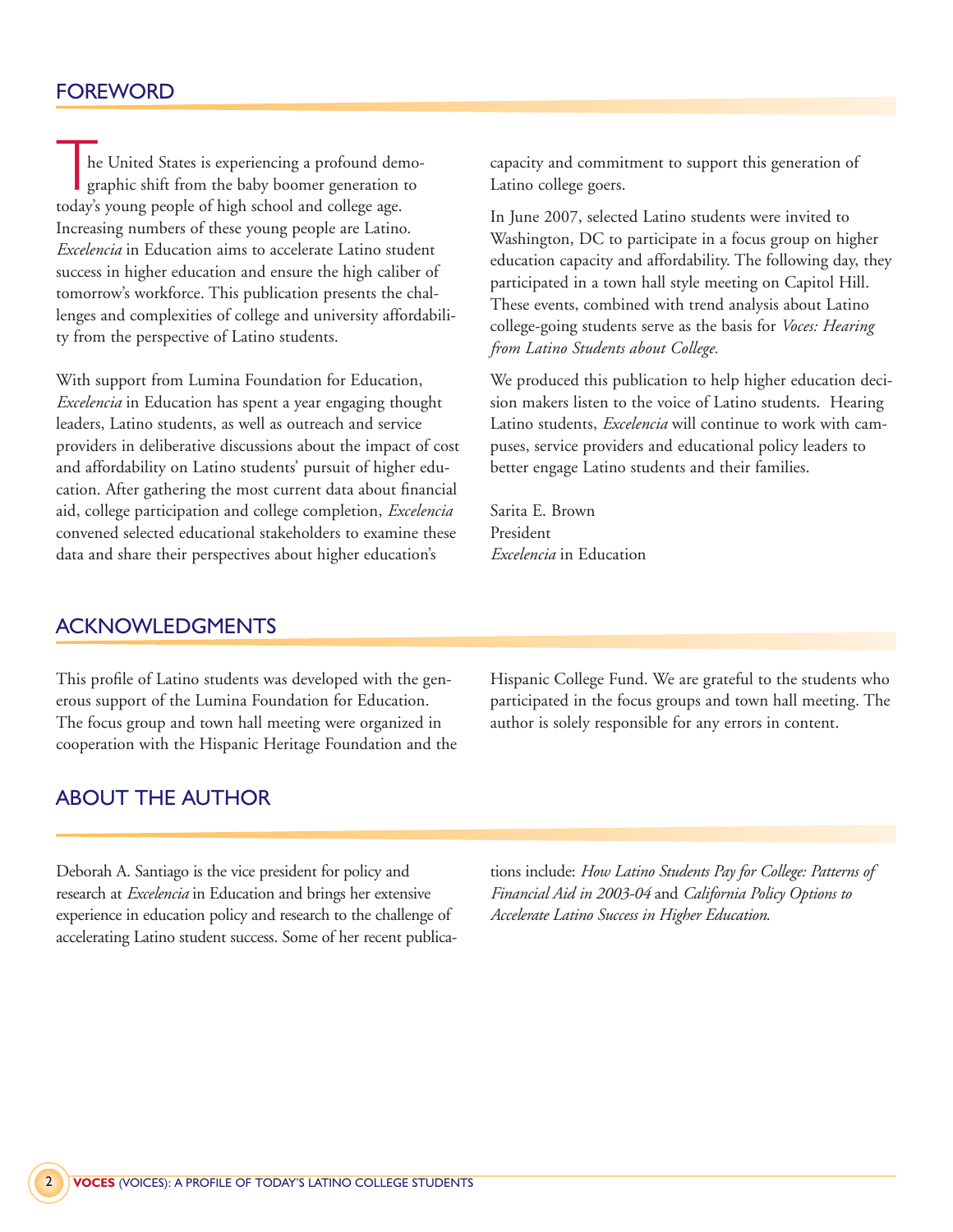# INTRODUCTION

atinos are the youngest and fastest growing ethnic group<br>in the United States. It is imperative that institutional<br>leaders and decision makers have a better understanding of in the United States. It is imperative that institutional leaders and decision makers have a better understanding of Latino students today in order to shape the policies and practices to serve our college students in the future.

Currently, disparate statistics about Latino students in higher education are available from national databases and sources, such as the U.S. Census and the U.S. Department of Education's National Center on Education Statistics. However, these valuable data sources provide a limited and two-dimensional picture of Latino students. Frequently, for the sake of simplicity and clarity, many decision makers only focus on a single data point to characterize students. Rarely do decision makers receive informational tools that allow them to combine current statistics and trend data with the narratives of the very students described in statistical summaries.

*Voces: A Profile of Today's Latino College Students* provides national data as well as information by Latino students

speaking in their own voice. The work that gave shape to these profiles included focus groups and interviews with Latino college students discussing how they and their families view college affordability and opportunity. The students' comments were synthesized to create the profiles.

Policy makers and institutional leaders must confront the changing demographics and the unchanging goal — a college education — of today's Latino college students. The stories of students profiled in this publication may be very familiar, or may be a revelation to the reader . Either way, the profiles are intended to provide a more nuanced portrayal of the multiplicity of Latino students in college today.

This publication begins with a profile of Latino students based on national data. To complement this data, the publication also includes personal stories of Latino students who fit different composites of the broader statistical profile of Latino students. These profiles are the people and the real stories that underlie the numbers.

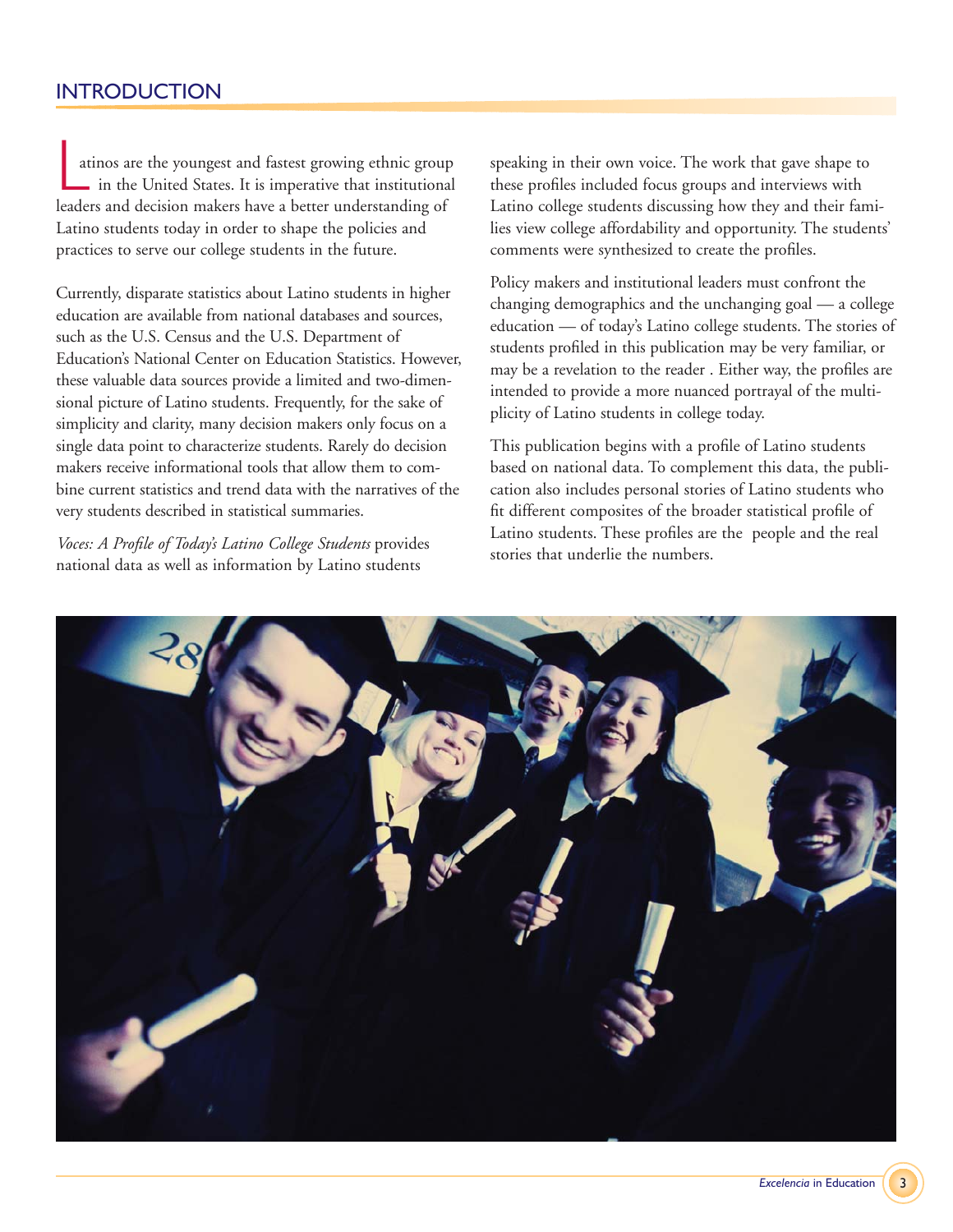Statistical data provide useful, although two-dimensional,<br>composites of students. These composites help us recogcomposites of students. These composites help us recognize some of the contexts and the types of students that are grouped by different characteristics. However, because these composites are generally based on averages, they do not capture the many nuances that are present in the growing diversity in higher education, specifically in the case of Hispanics. For example, while Latinos are heterogeneous by country of origin, language ability, generational status, and college participation, the composite Latino college student may be described as a first-generation college student of Mexican descent, with developing English fluency, who enrolls in a college near his or her community. This composite does represent many, but not all Latino college students. Despite these limitations, it is useful to get a general picture of Latino students, as a point of departure to address the strengths and needs of these students.

## **The following data profile provides an overview of general characteristics for Latino undergraduates.**

GROWTH: Latino representation in higher education continues to grow. In 2005, Hispanic students represented 11% of the total student enrollment in higher education-up from 6% in 1990. Between 2000 and 2005, the number of Hispanics enrolled in undergraduate education increased about 30%, compared to only 10% for whites, 28% for blacks, and 16% for Asian/Pacific Islanders. [NCES, *Digest of Education Statistics, 2007*, Table 210]

HISPANIC ORIGIN: About half of all Hispanic college students (48%) are of Mexican descent. Further, 16% of Hispanic college students are Puerto Rican, 3% are Cuban, and 28% are of "other" Hispanic descent. [*Excelencia* in Education and Institute for Higher Education Policy, *How Latino Students Pay for College: Patterns of Financial Aid in 2003-04, 2005*, Table A1]

AGE: Despite increases in enrollment, only 25% of college-age Latinos (18-24 year-olds) were enrolled in college, compared to about 42% of whites, 32% of blacks, and about 60% of Asian/Pacific Islanders. [NCES, *Digest of Education Statistics, 2005*, Table 184]

GENDER: While the numbers of Latinos enrolled in college have increased for both men and women, representation by Hispanic women has increased more rapidly. In 2004, Hispanic women represented almost 60% of all Hispanics in higher education. [NCES, *Digest of Education Statistics, 2005*, Table 205]

CITIZENSHIP: The vast majority of Latinos enrolled in undergraduate education are U.S. citizens. In 2003-04, 98 percent of Latino students were either U.S. citizens (86%) or legal residents (12%)-the same overall percentage of all undergraduates (93% and 5% respectively). [*Excelencia* in Education and Institute for Higher Education Policy, *How Latino Students Pay for College: Patterns of Financial Aid in 2003-04, 2005*, Table A1]

PARENTS' HIGHEST EDUCATION LEVEL: Latinos were more likely to be first-generation college students (49 percent) than other undergraduates in 2003-04. Only 29% of Latinos in college had parents who had earned a bachelor's degree or higher, compared to 41% of all undergraduates. [*Excelencia* in Education and Institute for Higher Education Policy, *How Latino Students Pay for College: Patterns of Financial Aid in 2003-04, 2005*, Table A1]

DEPENDENCY STATUS: While almost half of Latino undergraduates were dependents, Latinos were more likely to be independent students with dependents (31%) than all undergraduates (27%). [*Excelencia* in Education and Institute for Higher Education Policy, *How Latino Students Pay for College: Patterns of Financial Aid in 2003-04, 2005*, Table A1]

INCOME: Almost 25% of Latino dependent undergraduates had family incomes under \$40,000 in 2003-04. In comparison, just over 15% of all undergraduates had such low income levels. [*Excelencia* in Education and Institute for Higher Education Policy, *How Latino Students Pay for College: Patterns of Financial Aid in 2003-04, 2005*, Table A1]

COLLEGE-PREP: One-third of Latino high school graduates in 2005 had taken the minimum recommended coursework for college. In comparison, 36% of white, 40% of African American, and 43% of Asian-Pacific Islander high school graduates had taken this recommended coursework. [NCES, *Digest of Education Statistics, 2007*, Table 140]

## **COLLEGE-GOING PATTERNS**

COLLEGE ENROLLMENT RATE: In 2005, the college enrollment rate (percent of high school completers who enrolled in college the fall immediately after graduation) for Hispanics was 54% and for white students was 73%. [NCES, *The Condition of Education, 2007*, Indicator 25]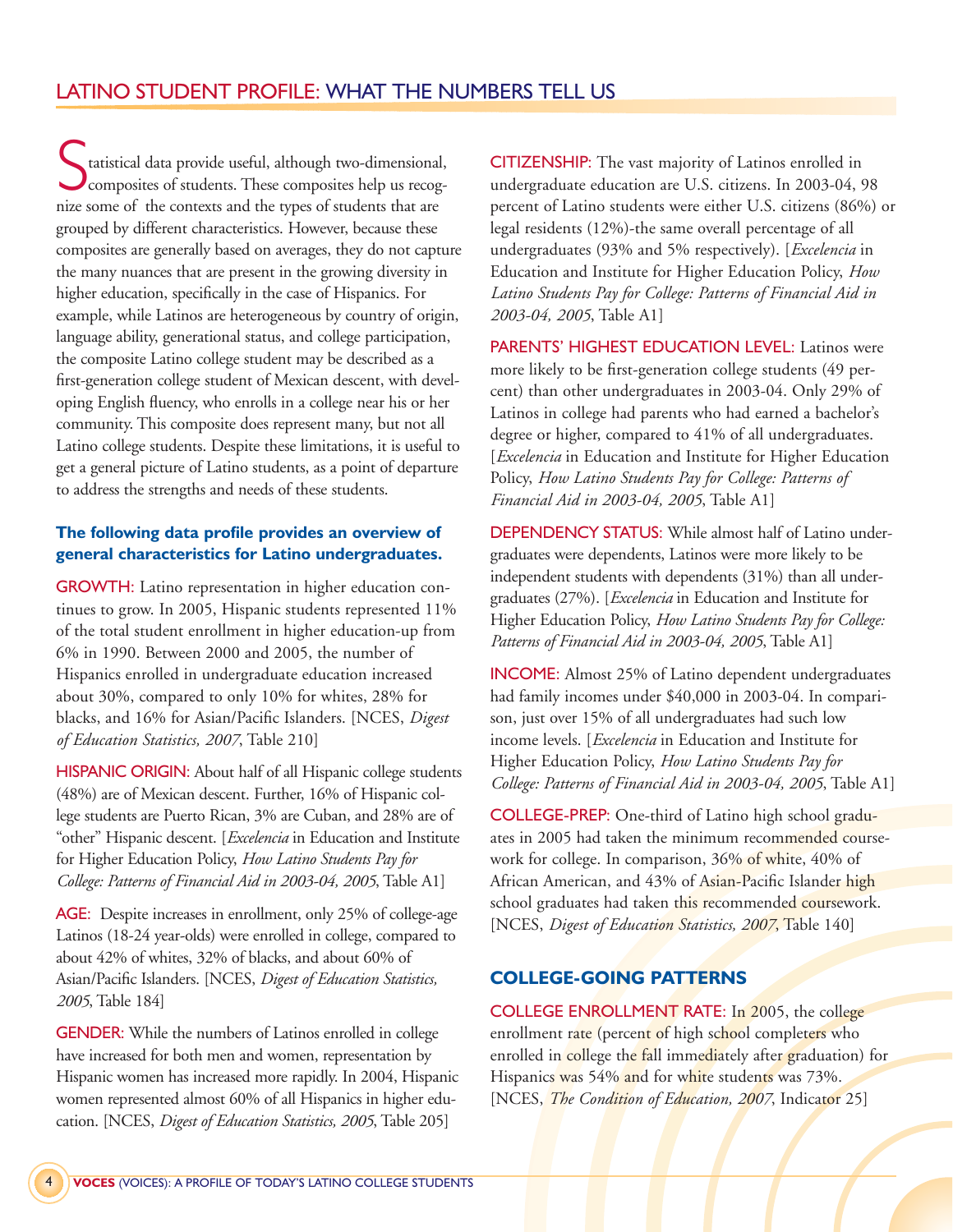LOCATION: Latinos in higher education are concentrated in several key states. About 50% of Hispanics enrolled in higher education were in two states in 2005: California and Texas. Almost 75% of Latinos in higher education are in five states: California, Texas, New York, Florida, and Illinois. [NCES, *Digest of Education Statistics, 2007*, Table 212]

CONCENTRATION: Almost 50% of Hispanic undergraduate students are enrolled in about 7% of institutions of higher education (252 institutions) identified as Hispanic-Serving Institutions (HSIs). [*Excelencia* in Education calculations using NCES, IPEDS, 2005 Fall Enrollment]

INSTITUTION TYPE: The majority of Hispanic undergraduates are enrolled in two-year institutions (52%). In comparison, the majority of white, black, and Asian/Pacific Islander students are enrolled in four-year institutions (only 34%, 40%, and 38%, respectively, are in two-year institutions). [NCES, *Digest of Education Statistics, 2007*, Table 211]

ATTENDANCE INTENSITY: Almost 50% of Latino students were enrolled part-time in college in 2005. This is a higher percentage than white (37%), black (40%), or Asian/Pacific Islander students (37%). [NCES, *Digest of Education Statistics, 2007*, Table 210]

HOUSING: Most students lived off-campus in 2003-04, but one-third of Latinos lived with their parents, compared to about one-quarter of all undergraduates. [*Excelencia* in Education and Institute for Higher Education Policy, *How Latino Students Pay for College: Patterns of Financial Aid in 2003-04, 2005*, Table A1]

## **HOW LATINO STUDENTS PAY FOR COLLEGE**

FINANCIAL AID APPLICATION: While Latinos were more likely to apply for aid than all undergraduates (78% vs. 74%) in 2003-04, Latinos were only as likely as all undergraduates to receive some form of aid to pay for college (63 percent). [*Excelencia* in Education and Institute for Higher Education Policy, *How Latino Students Pay for College: Patterns of Financial Aid in 2003-04, 2005*, Table A1]

FINANCIAL AID AVERAGE AWARDS: Latinos received the lowest average financial aid award of any racial/ethnic group. The average total aid award for all undergraduates in 2003-04 was \$6,890. Asians received the highest average financial aid awards to pay for college (\$7,620) while

Latinos received the lowest average aid award (\$6,250). [*Excelencia* in Education and Institute for Higher Education Policy, *How Latino Students Pay for College: Patterns of Financial Aid in 2003-04, 2005*]

FINANCIAL AID SOURCES: In 2003-04, 50% of Latino undergraduates received federal aid, while only 16% of Latino undergraduates received state aid and 17% received institutional aid. However, Latinos received the lowest average federal aid awards of any racial/ethnic group. The average federal aid award for Latinos was \$5,415, while for whites the average award was \$6,230, for African Americans it was \$6,145, and for Asians it was \$5,995. [*Excelencia* in Education and Institute for Higher Education Policy, *How Latino Students Pay for College: Patterns of Financial Aid in 2003-04, 2005*]

FINANCIAL AID TYPES: In 2003-04, half of Latinos received grants while less than one-third received loans (30 percent). However, the average loan amounts Latinos received (\$5,620) were higher than the grant amounts they received (\$3,810). [*Excelencia* in Education and Institute for Higher Education Policy, *How Latino Students Pay for College: Patterns of Financial Aid in 2003-04, 2005*]

## **EDUCATIONAL ATTAINMENT**

Latino students are less likely to complete college through the traditional path (enroll within one year of high school graduation, and attain a postsecondary credential within the "traditional" time frame). Only 4% of Hispanics completed a postsecondary credential through the traditional path, compared to 15% of whites and 23% of Asians (based upon students in 8th grade in 1988). [NCES, *Issue Brief: Racial/Ethnic Differences in the Path to a Postsecondary Credential, June 2003*]

In 2005-06, Latino students earned 9% of awards conferred in higher education. Of these, 33% were in certificates, 23% were associate degrees, and 31% were bachelor degrees. [*Excelencia* in Education calculations using NCES, IPEDS, 2006 Fall Completions]

Latinos have increased their associate degree attainment 125% and bachelor degree attainment 88% in 10 years (1994-2004). In 2004, Hispanic students earned 11% of associate's and 7% of bachelor's degrees awarded. [NCES, *Digest of Education Statistics, 2005*, Table 258 and 261]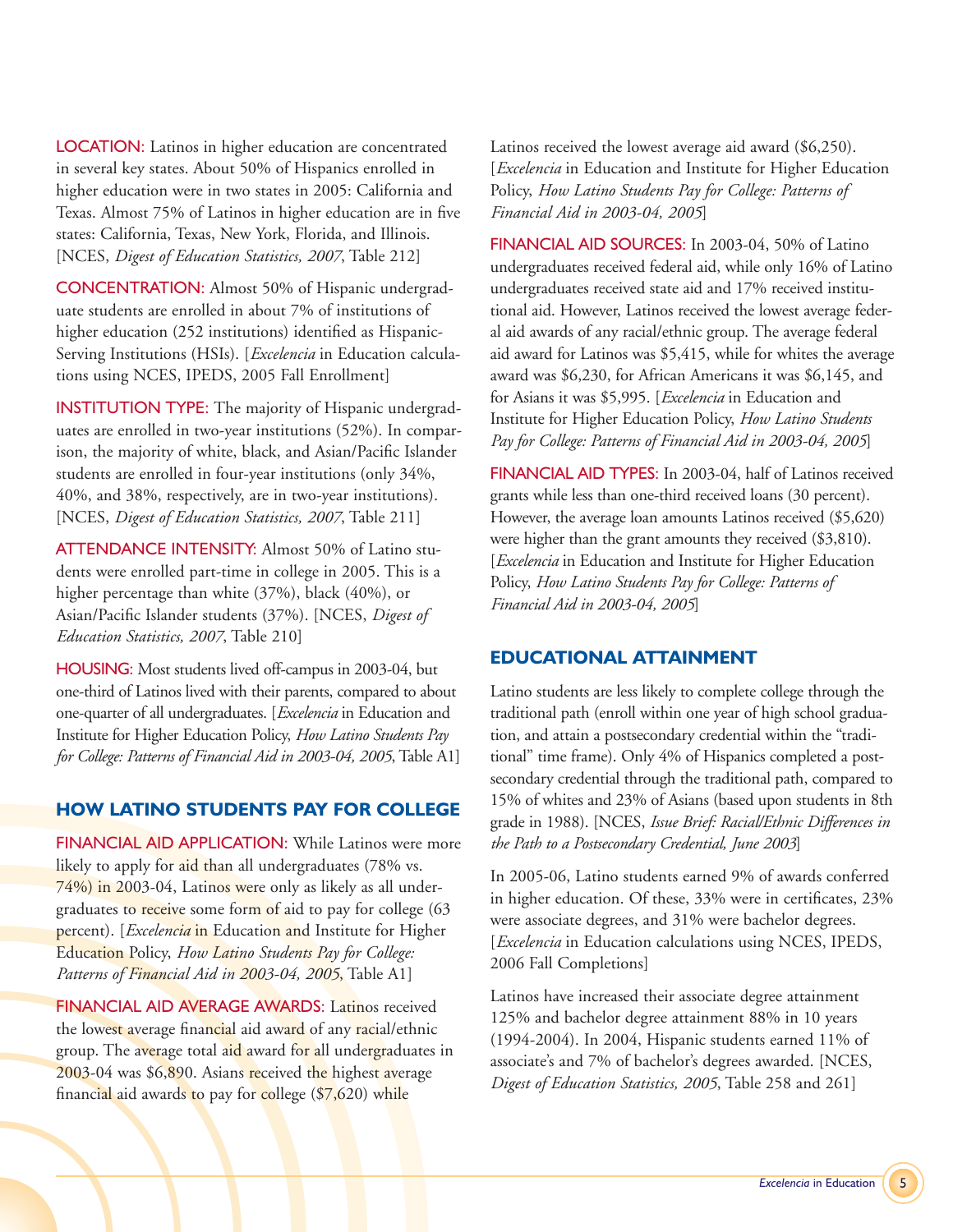The following student profiles reflect the different composites of Latino students in college today. The profiles include the profiles in and ites of Latino students in college today. The profiles include representation by gender, age, residency, Hispanic origin, and college attendance patterns consistent with national data. More importantly, these profiles breathe life into the statistical profile provided in the previous section, by including stories in the students' own voices as well as summaries from interviews and

group discussions that were only slightly edited in an effort to reflect the student's comments.

While the students profiled in this publication agreed to share their stories, for the purposes of this publication, only the first names of students were included.



### **MYNOR**

Mynor is a single 23-year-old male born in Guatemala. He is enrolled at a private university in Texas, works part-time, and lives off-campus. His parents' highest educational attainment is a high school

education or less (no college education) and their family income is less than \$40,000 a year.

**College choice:** Mynor wanted to stay close to home. He did apply to other colleges for an ego boost, but he planned all along to stay close to home. Mynor played soccer in high school and wanted to continue playing, so when a nearby college offered support and a spot on the team, he chose that institution. Upon reflection, he now sort of regrets staying so close to his family. He had other options and with financial aid could have gone elsewhere and been exposed to even more opportunities. Mynor's parents were not involved in the college selection process, but were supportive of his college goals. His parents expected he would do the work to choose a college and get in, and he felt that was one less thing for them to worry about.

**College information:** Mynor was enrolled in the AVID program (college prep), where he learned about colleges. He also did campus tours and received help with the college application process. Further, he became best friends with his high school counselor by continually pressing for information. When it came to deciding on a major of study, Mynor looked into disciplines that would get him money. He knew someone with a degree in philosophy who was unemployed, and he did not want that for himself, so he decided to study business.

The following is an excerpt from an essay Mynor submitted about his college experience as a recipient of a Hispanic College Fund scholarship.

*Like many other immigrants, my family was seeking to escape the poverty and dangers of the country. We successfully established ourselves in Austin with the help of other relatives who had [settled] there prior to our arrival. My parents have endured harsh working conditions. My mother cleaned houses, while my father worked many labor intense jobs including landscaping, construction, and clean-up crews. For a couple of years my parents and I, along with 8 other families, lived in one house. Eventually, my parent's raised enough funds to finally move.* 

*In addition to their hard work, my parents provided me with many opportunities. With the help of many helpful people my mother and aunt had met through work, I was able to attend excellent schools. My elementary school is one of the top schools in Austin, but it is mainly populated by white students. It was a frightful, but a very rewarding experience as well. I continued my education in schools in accordance to the feeder cycle of my elementary school.* 

*When it came time for college, I decided to stay in Texas. There were several schools outside of Texas interested in me who[m] offered me full scholarships, but I was not interested in leaving the state. I was also determined to play soccer in college.* 

*I was accepted to every school I applied for, and was offered money from many of them. I eventually chose St. Edward's University due to their reputation and their offer to play soccer. Prior to my admittance to college, I applied to as many scholarships as I could. I was awarded many of the scholarships I applied for. I even received a scholarship originally intended for African Americans because of their lack of applicants.* 

*The counselor's office was my second home my senior year in high school. My first year at St. Edward's, I was able to obtain enough scholarship and grant money to receive free schooling. I have received the same assistance all four years. I am graduating in May 2007 with a B.B.A. in International Business. I hope to continue my success through my career aspirations in the consulting industry.*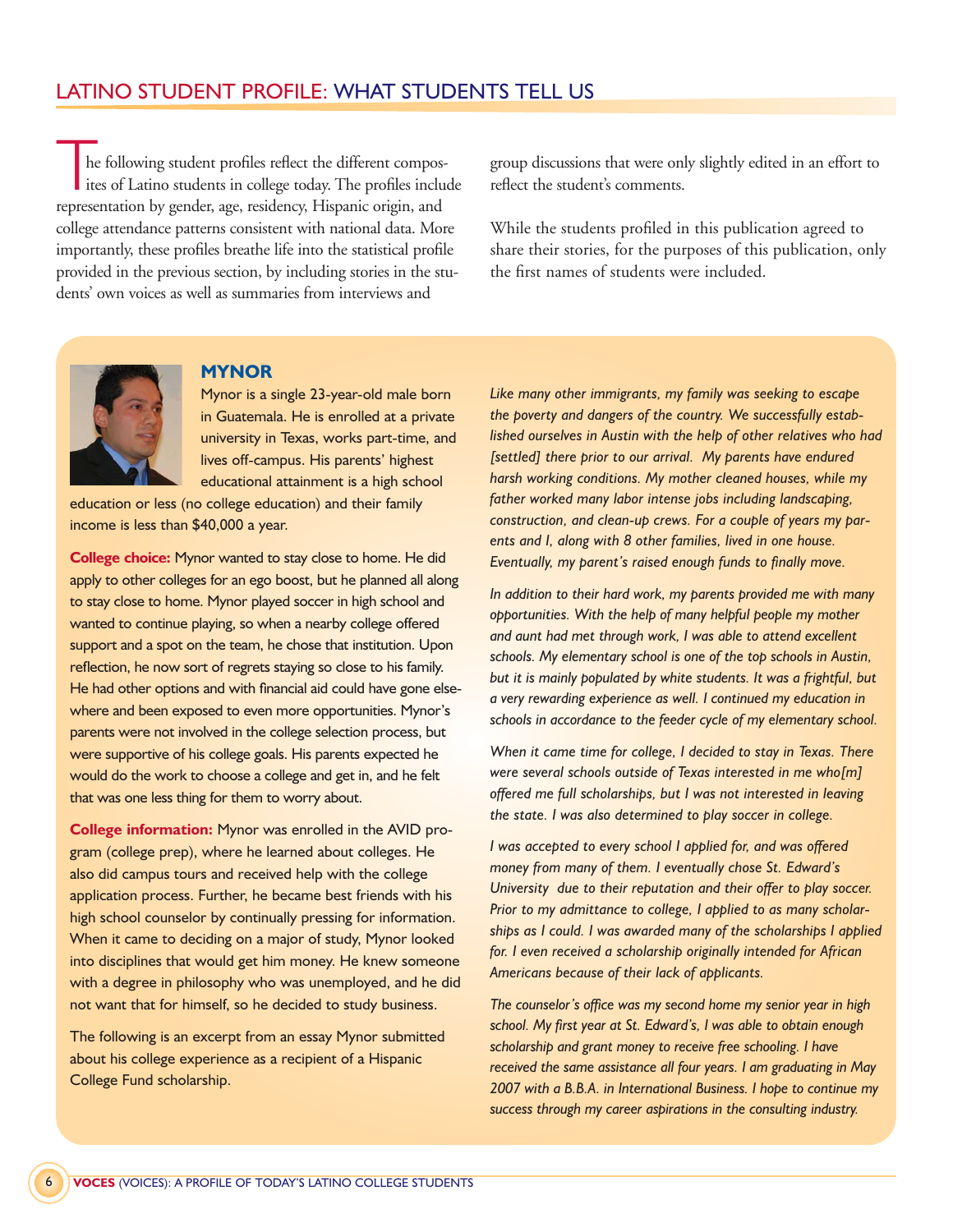

### **CAROLINA**

Carolina is a native of Ecuador. She immigrated to the U.S. at the age of 10 with her mother and younger brother, and attended a private high school in Maryland on a need-based scholarship, graduating

with a 4.0 GPA. She is 21, single, bilingual, a U.S. citizen, and lives with her family. Carolina is enrolled full-time at a community college, commutes to school, and works part-time. Her mother has some college education (although not a degree) and their family income is between \$40,000 and \$60,000 a year.

Carolina is a sophomore at Montgomery College (Community College) and is in the highly-selective Montgomery Scholars Program. Through this program she receives financial aid and is exposed to such opportunities as studying International Relations for a summer at Cambridge University in England. She plans to continue her education and pursue a degree in Communications by transferring to a university.

Carolina is a 2005 Hispanic Heritage Foundation Youth Award Gold medallion recipient in Journalism. Since 2003, she has been the host of *Generación Latina,* a cable television show for Latino youth in Montgomery County, and writes articles for the youth section of *Revista Buena Gente,* a local magazine.

**College choices:** For Carolina, the primary factors in her college choice were the institution's size, cost, and location. Location was probably the most critical factor because her family is very close knit. Her family, especially her mother, really wanted her to go to a college close to home. Since Carolina liked the schools in her surrounding area, she did not consider her family's insistence to be a hardship in her college choice. She has heard people criticize making college choices based on location, but wonders if the "cultural value" placed on family is in conflict with this broader expectation of college choice.

**College information:** Carolina got most of her information about college from Internet research on sites like the College Board, and sites geared to Latinos, such as the Congressional Hispanic Caucus Institute (CHCI) website. There were only 25 Hispanic students at her private school. She did not think her high school provided useful resources about colleges and her counselor had no information about Latino organizations and resources that could have helped her initially in making her college choice. She found out about most of the resources she used on her own.

**Paying for college:** Since she was 10, Carolina's mom told her that her number one goal was to get a college education. While her mother supported that goal, she also told Carolina that it was up to her as a student to figure out how to pay for her education. Carolina is an only child and lives with her mother, so she helps to offset college and living expenses by working.

Carolina saw the following options to pay for college: take on a \$10,000 debt each year to go to a university or go to the local community college as part of an honors program. She chose to go to the community college because it offered her lots of opportunities of financial aid as well as exposure to a strong academic program and activities with a cohort of students. She now plans to transfer to American University (a private institution in Washington DC). While the university has not offered as much financial aid as when she was at the community college, she still thinks the costs are worth it. She was happy at the community college because she saved "tons of money" that she could then spend to attend the institution she transferred to. During her time at the community college, she did not have any loans (only scholarships and grants). She expects to take out a loan for her junior year at the university and hopes that it will be through the school and not a private loan because she knows that interest rates are "crazy" high.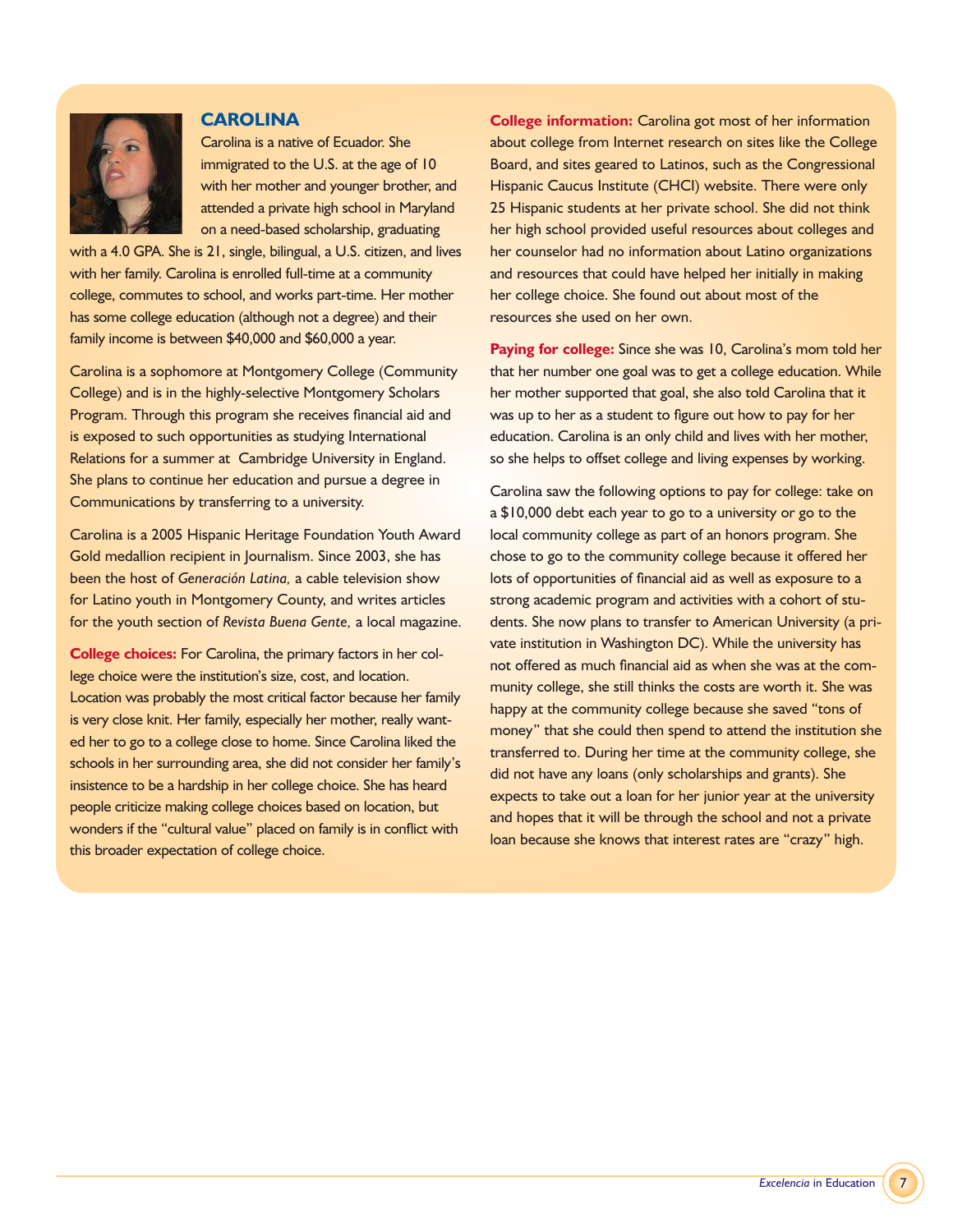

#### **YURIDIA**

Yuridia is a married 24-year-old student of Mexican descent. She is a first generation U.S. citizen and speaks both English and Spanish fluently. Yuridia attends a public university in South Texas full-time, lives

off campus, and works full-time. Yuridia is a main financial provider for her family. She did not graduate from high school, but earned a GED before entering college. Her parents do not have a college education, and her family income is less than \$40,000.

**College choice:** Yuridia dropped out of school when she was 13 but got a GED at the age of 18 because she wanted to go to college. Her husband encouraged her to apply because he knew her dream of getting a college education. She only applied to the one school in the community where she lived and worked. Yuri is married with four kids, so choosing a college where she would have to relocate was not an option.

Paying for college: Yuridia had no idea that she could receive financial aid to go to college, because she had not been to high school or heard about it in college until after her first year. Then she filled out the federal financial aid application (FAFSA) and applied for as many public and private scholarships as she could find. She has received some grants as well as loans (subsidized as well as private loans) to pay for college. Further, when she was pregnant and in school, her husband was hurt and could not work, so she went back to work full-time. She continues working full-time while going to college.

The following is an excerpt from an essay Yuridia submitted about her college experience as a recipient of a Hispanic College Fund scholarship.

*I am a twenty-four years old full-time student, mother, and worker. I am still young, but I think, I have accomplished a lot. I had to overcome the physical and mental abuse by my mother, who even banned me from our home one month after she had gotten remarried.* 

*I was just thirteen years old, when I had to drop out of school completing the 7th grade only. However, at the age of 18, I passed the test for my GED and could enroll at the University*  *of Texas at Brownsville. Now I am pursuing a bachelor's degree in Accounting. Right now, I am in my ninth full-time semester, and my short term goal is to achieve A's in all my classes. I want to make my long time goal of going to law school come true. That is why I want to graduate with the highest grade point average possible.*

*Getting good grades is not easy, but the hardest thing I ever accomplished was being a good mother and student at the same time. My family is the most important thing to me. I have been married for eleven years and we have four children who I dearly love.* 

*Moreover, I am determined to reach all of my academic and personal goals. And my strongest motivation is my family; my children and my husband are the most important persons in my life. Moreover, they believe in me. My children are not an obstacle; they are my motivation!* 

*Let me also mention that I do volunteer work, which I love because it gives me the feeling of having made a difference in the lives of others for the past year. My children are accepting and are supporting me in my work at the Odyssey Healthcare Center, where I currently give companionship to terminally ill people.*

*Among my academic achievements I have been listed on the 2004 and spring 2005 UTB Dean's List, been honored by being nominated the last two years for the All-American Scholar Award, the National Dean's List Award, the Chancellor's List Award, and the National Collegiate Business Merit Award. In 2006 and 2007, I received the International Scholar Laureate Delegation of Business Award, was named Who's Who among Students, and received the STARS and HCF Scholarships. A personal high point was that I was one of twenty selected scholars, out of 600 recipients from the HCF Scholarship, to be invited to a paid trip to Washington D.C. for the 13TH Annual Awards Gala and Leadership Development Program in October 2006! I am excited because, this July, I was also nominated to attend a paid trip to AKPsi's Leadership Convention that will be held in Morgantown, Indiana.*

*As proud as I am of myself for having reached my academic and personal goals, I am most proud of having been able to manage being a full-time student, and worker, and most importantly being a full-time mom and loving wife!*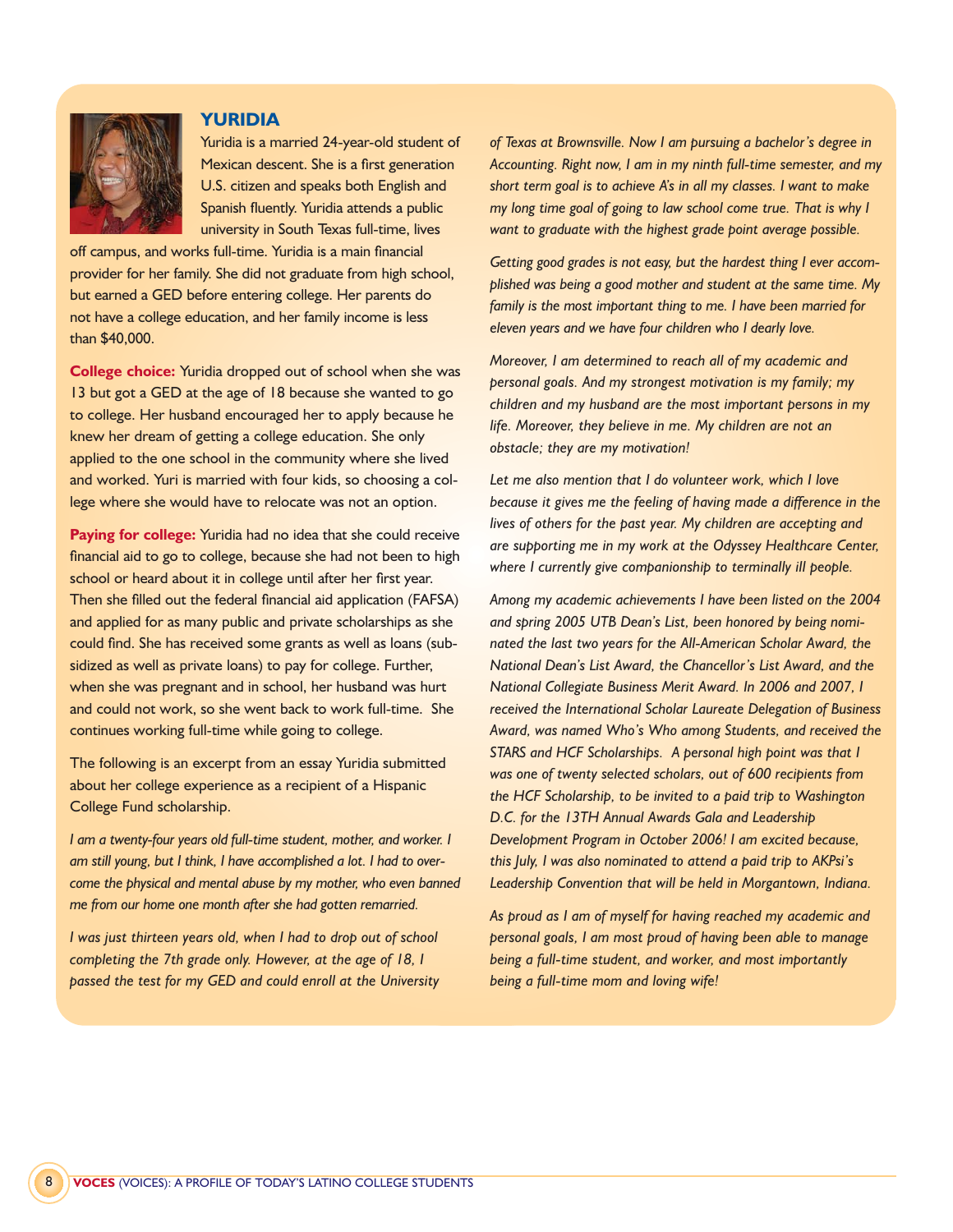

#### **STEVEN**

Steven is a single 25-year-old male of Mexican descent living in South Texas. He is a second generation U.S. citizen, English is his primary language, and he works part-time. Steve attends a public

university, lives off-campus, and is a "returning" student (reenrolled after he had stopped taking classes for a while). His family's annual income is less than \$40,000 a year, and his parents have a bachelor's degree.

**College choice:** Steven enlisted in the military for five years and then returned to be closer to his family. He chose a college in the community and believes it is the best experience of his life. He wouldn't change his decision.

**Paying for college:** His brother went to Brown University and amassed huge debts because his parents could not help pay for college. Given that example, Steve decided that he would join the military to help pay for his college education. He had a very specific three-year plan to complete his education. Steven is paying for college with funds earned through the GI Bill, scholarships (such as the Hispanic College Fund), money he earns as a substitute teacher, through work-study, and small loans. He believes the loans are worthwhile because they allow him to complete more quickly and offset the cost of an additional fourth year in college.

**College information:** Steven's friends who went into military service gave him information and feedback about college prices and differences.

The following is an excerpt from an essay Steven submitted about his college experience as a recipient of a Hispanic College Fund scholarship.

*I was born into an underprivileged single parent household as the fourth in a family of seven. It was in the Rio Grande Valley, more specifically, in the city of Brownsville, TX where I was raised and received a public school education. It was during my senior year of high school that I decided to join the military. From a humble household, college would be out of reach; therefore, I enlisted in the United States Marine Corps, which had also been my childhood dream. The next five years of my life were spent maturing and traveling around the world with the military. I had the honorable experience of participating in the U.S led Iraq war. I returned to the United States and received the Presidential Unit Citation, National Defense Medal, and Operation Enduring Freedom Medal. Shortly thereafter, I was discharged from active duty and came home to Brownsville, TX.* 

*I quickly enrolled at University of Texas at Brownsville in the summer of 2004. It was the start of my former goal to graduate with a bachelor's degree. I am currently scheduled to graduate with a B.B.A. in Management that I have managed to accomplish in less then three years while maintaining a 3.7 GPA. My hard-working, modest background coupled with extensive military experience has facilitated my undertaking of an undergraduate education.* 

*During this time, I have been recognized by The National Dean's List, President's List, and Dean's List. I have additionally been awarded The Hispanic College Fund Lockheed Martin Scholarship, The South Texas Rising Scholars Scholarship, and The National Collegiate Business Merit Award. My time attending to scholastic activities has been supplemented with volunteer work at wonderful places like the Nature Conservancy Southmost Preserve Butterfly Garden and the Gladys Porter Zoo. I also work part-time for the Department of Veterans Affairs at the University of Texas at Brownsville.*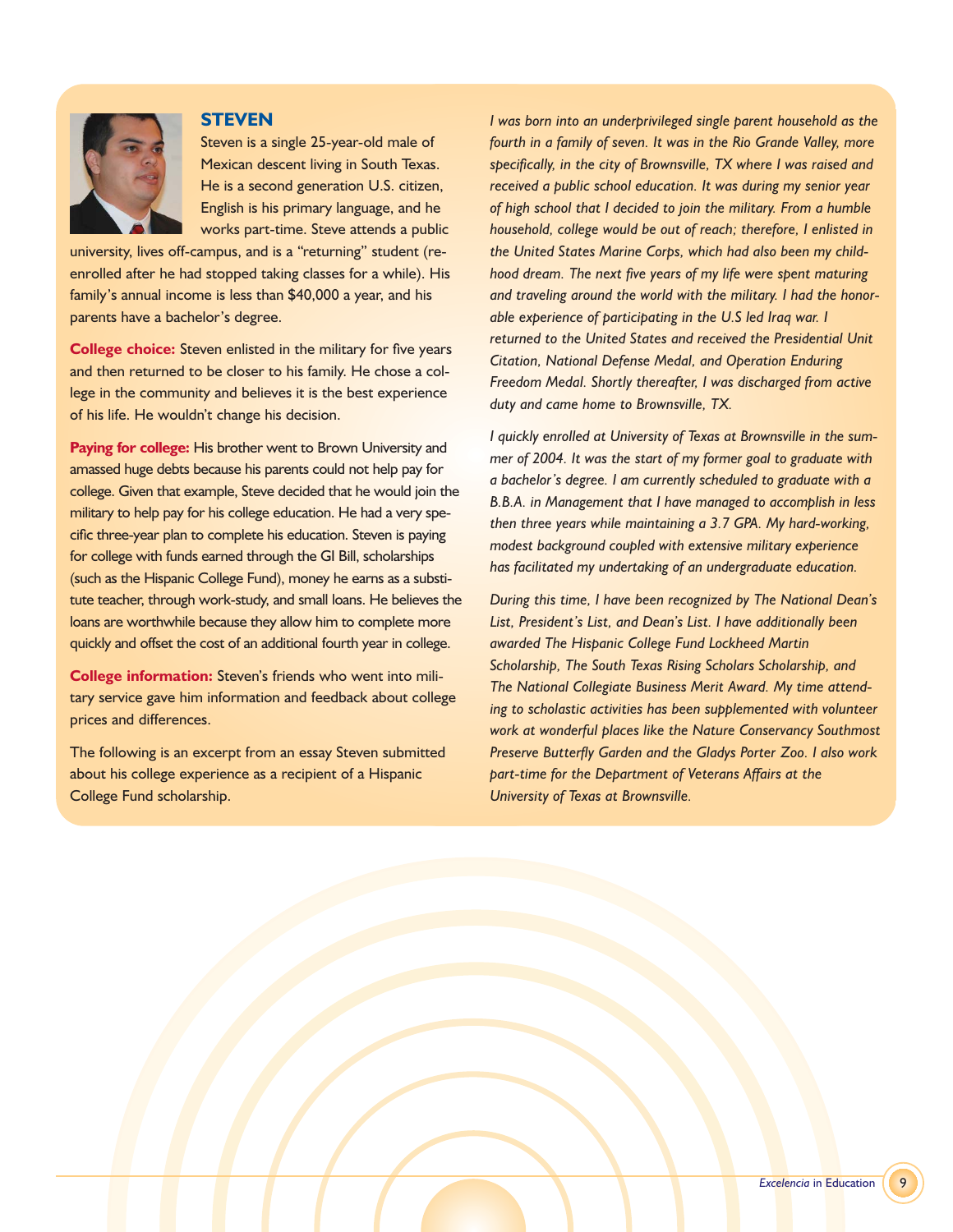

#### **NORMA**

Norma is a single 27-year-old female student of Mexican descent who lives in Glendale, California. She is a U.S. citizen, English is her first language, and she has multiple dependents. She is enrolled at a

community college part-time, works part-time, commutes to campus, and has a family income that is less than \$40,000 a year. Her parents have less than a high school education.

**College choice:** For Norma, the cost of going to college was the biggest decision in making her college choice. She did not finish high school because her father was disabled and she had to help take care of the family. She is still taking care of her parents and now has a daughter as well. Norma applied to five schools that had her major. Although she was accepted by all, she chose the college with the lowest tuition because of the cost. Before she went to college, she worked full-time for a while. She always believed that going to college meant that she and her family could have more job opportunities and a better lifestyle.

The following is an excerpt from an essay Norma submitted about her college experience as a recipient of a Hispanic College Fund scholarship.

*The economic plight of many Hispanic students entering college is an issue that should be addressed. For me, attaining a college degree has always been a financial challenge, not an academic one. I am currently 27-years-old and I am finally about to earn my associate's degree in nursing science. I am considered a "returning" college student because I did not enter college right after finishing high school. In fact, I did not have the privilege of finishing my high school education as many traditional college students do. I was sixteen years old when my father suffered a heart attack that rendered him disabled. Our family faced serious financial difficulties because he was the head of our household. I was reluctantly forced to leave high school ahead of time so that I could work to help support my family. I took and passed the California High School Proficiency Exam in order to fulfill my high school requirements and enter the workforce. I have not stopped working since.* 

*Although I always planned on attending college, my financial obligations impeded me from pursing this goal. I had to wait several years to begin my college career (not by choice, of course). As a student with dependents of my own, I know the importance of financial aid. I would not be attending college if it weren't for the generous scholarships and grants that have made it possible for me. Today, I hope to continue my college education and enter a graduate program. I sit here with great aspirations to not only be the first in family to attend college, but also to obtain a professional degree.*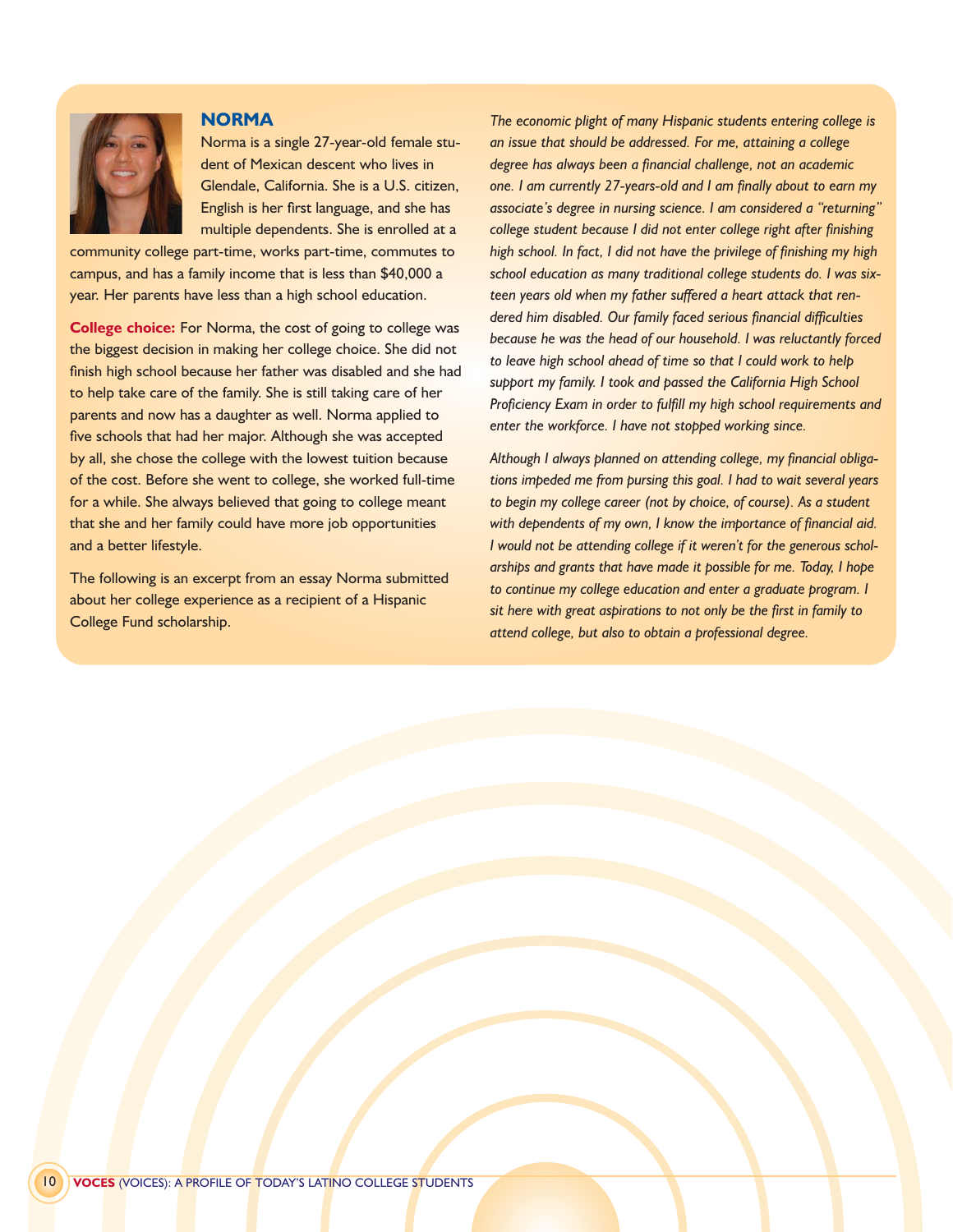

#### **MAYRIN**

Mayrin is a 21-year old female of Dominican, Lebanese, and Spanish origin. She is a U.S. citizen and lives in New York City, New York. Mayrin is fully bilingual, but considers English her first language. Mayrin

is single, lives with her mother and their family income is less than \$40,000 a year. Mayrin describes herself as a homebody. She was raised by a single mom and both her mom and two older siblings went to college. Her mother earned a bachelor's degree.

Mayrin went to private Catholic schools throughout her education and wanted to continue to do so in her collegiate career as well. She attended Fordham University (a private 4 year institution) as a full-time student, and received financial aid to help pay for college. She also worked part-time as a tutor and over the past several years worked at various offices on campus. She loved going to school and could not have imagined not attending college directly after high school. She is looking to attend law school right after graduation.

**College choice:** Mayrin wanted to stay home and support her mom and help out in the household, so she decided to choose among the colleges near where she lived. Fortunately, there were lots of college options to choose from in New York City. She commutes to school and has always loved staying at home. She

lives in the Bronx, where her school, Fordham University, is located, and therefore has a very quick and convenient commute.

After deciding on location, she looked at programs in the nearby colleges that offered what she wanted to study. Mayrin's mom and older siblings encouraged her to study abroad for a semester. Although she was hesitant, she went abroad, and appreciated the experience away from home.

Ultimately, it was important for her to feel at home at the campus she chose. When asked if she would have gone to another institution if cost had not been an issue, she said no. Mayrin loved her experience at Fordham University; for her it was a perfect fit.

**College information:** To find the right college for her, Mayrin did research online from sites like the College Board, got information from her guidance counselor, spoke with her mom's friends, and visited the campuses she was interested in attending. She and her mom completed the entire college selection process together. Her mom is her best friend.

Paying for college: Mayrin comes from a single parent household. To help her mother with college costs, she worked to help pay for school and her own expenses. She received financial aid in the form of private scholarships, like the Hispanic College Fund, and institutional aid as well as some loans.

## SUMMARY

These profiles tell us a lot about the needs, determina-<br>tion, and ultimate successes of Latino students in high<br>education. As even more Latinos enroll in colleges and un tion, and ultimate successes of Latino students in higher education. As even more Latinos enroll in colleges and universities, there will be new opportunities to evaluate data on Latino educational progress and to use statistics to better understand the real people who are behind the numbers. Institutional leaders and policymakers who make this con-

nection have the potential to gain greater knowledge of the issues and, as a result, make better program and policy decisions. The opportunity is there for those who wish to take it.

To listen to these Latino students describe their college choices and experiences please visit us on the Web at www.edexcelencia.org/programs/voces.asp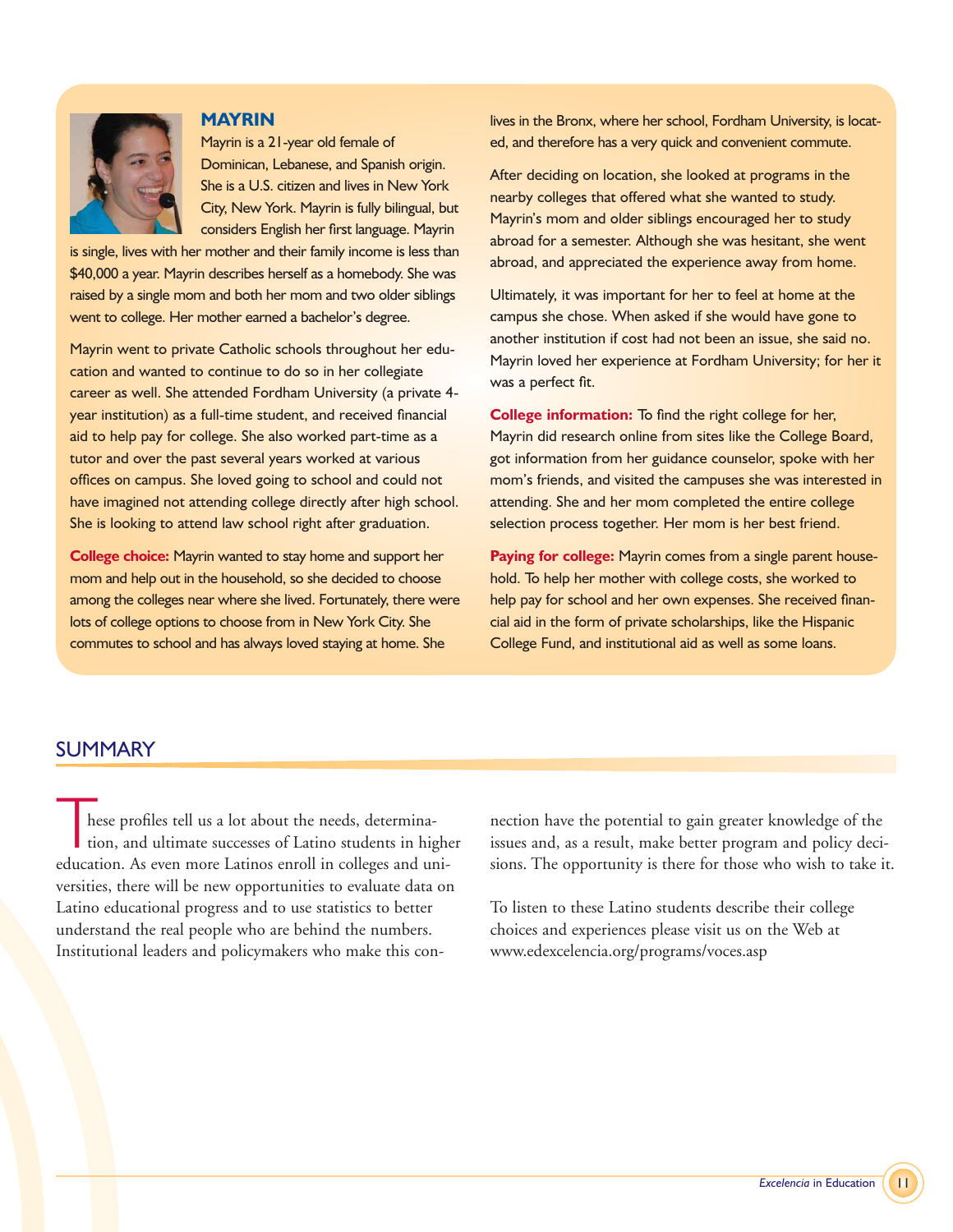# **REFERENCES**

Santiago D. and Cunningham, A. (2005). *How Latino Students Pay for College: Patterns of Financial Aid (2003-04), Excelencia* in Education and the Institute for Higher Education Policy. Washington, DC.

National Center for Education Statistics (NCES). (2007). *The Condition of Education, 2007.* U.S. Department of Education. Washington, DC.

National Center for Education Statistics (NCES). (2007). *Digest of Education Statistics, 2007.* U.S. Department of Education. Washington, DC.

National Center for Education Statistics (NCES). (2006). *Digest of Education Statistics, 2005.* U.S. Department of Education. Washington, DC.

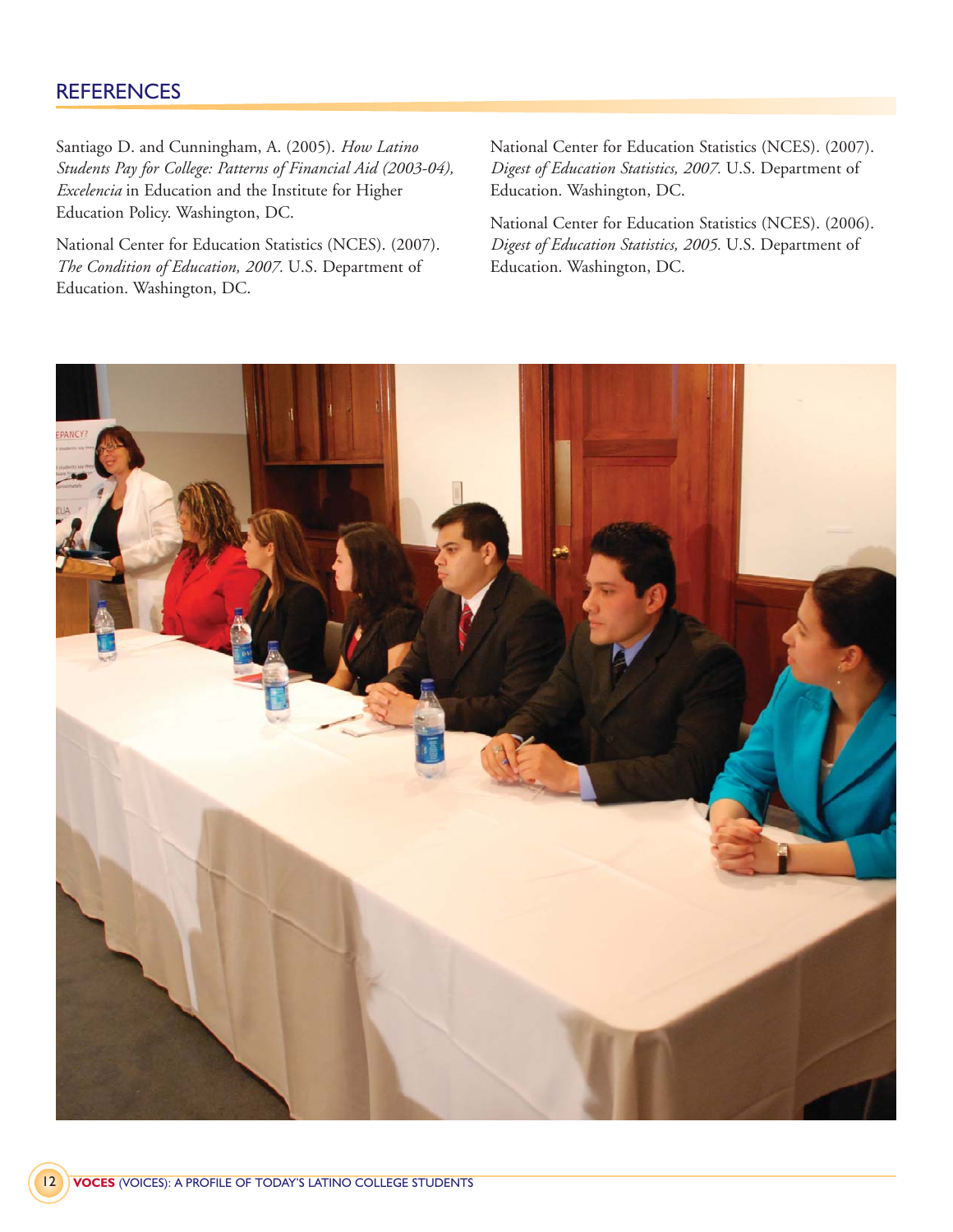WE APPRECIATE HAVING HAD THE OPPORTUNITY TO WORK DIRECTLY WITH ANTONIO TIJERINO, PRESIDENT OF THE HISPANIC HERITAGE FOUNDATION AND IDALIA FERNANDEZ, PRESIDENT OF THE HISPANIC COLLEGE FUND IN DEVELOPING THE JUNE 2007 *VOCES* EVENT THAT HELPED INFORM THIS PUBLICATION. *EXCELENCIA* IN EDUCATION IS PROUD TO WORK WITH THESE ORGANIZATIONS AND ENCOURAGES YOU TO LEARN MORE ABOUT THEIR WORK AND THE STUDENTS THEY SUPPORT.

The Hispanic Heritage Foundation (HHF) identifies, inspires, promotes and prepares Latino leaders in the community, classroom and workforce through national, cultural, educational and workforce programs. HHF is a 501c3 (Federal ID# 52-1818255) organization with all sponsorships supporting their year-round programs including the Youth Awards, Speakers' Bureau, miMentors, miCollegeOptions, LOFT (Latinos on Fast Track) and the Hispanic Heritage Awards. For more information please visit www.hispanicheritage.org.

VOCES

The Hispanic College Fund's mission is to educate and develop the next generation of Hispanic professionals. They provide students with vision, resources, tools, and mentors through the HCF Scholars Program, the Hispanic Youth Symposia, Latinos on Fast Track (LOFT) and the Hispanic Young Professionals Program. Their focus is on developing Latino youth who are pursuing undergraduate degrees in business, science, engineering, technology and math. For more information please visit: www.hispanicfund.org